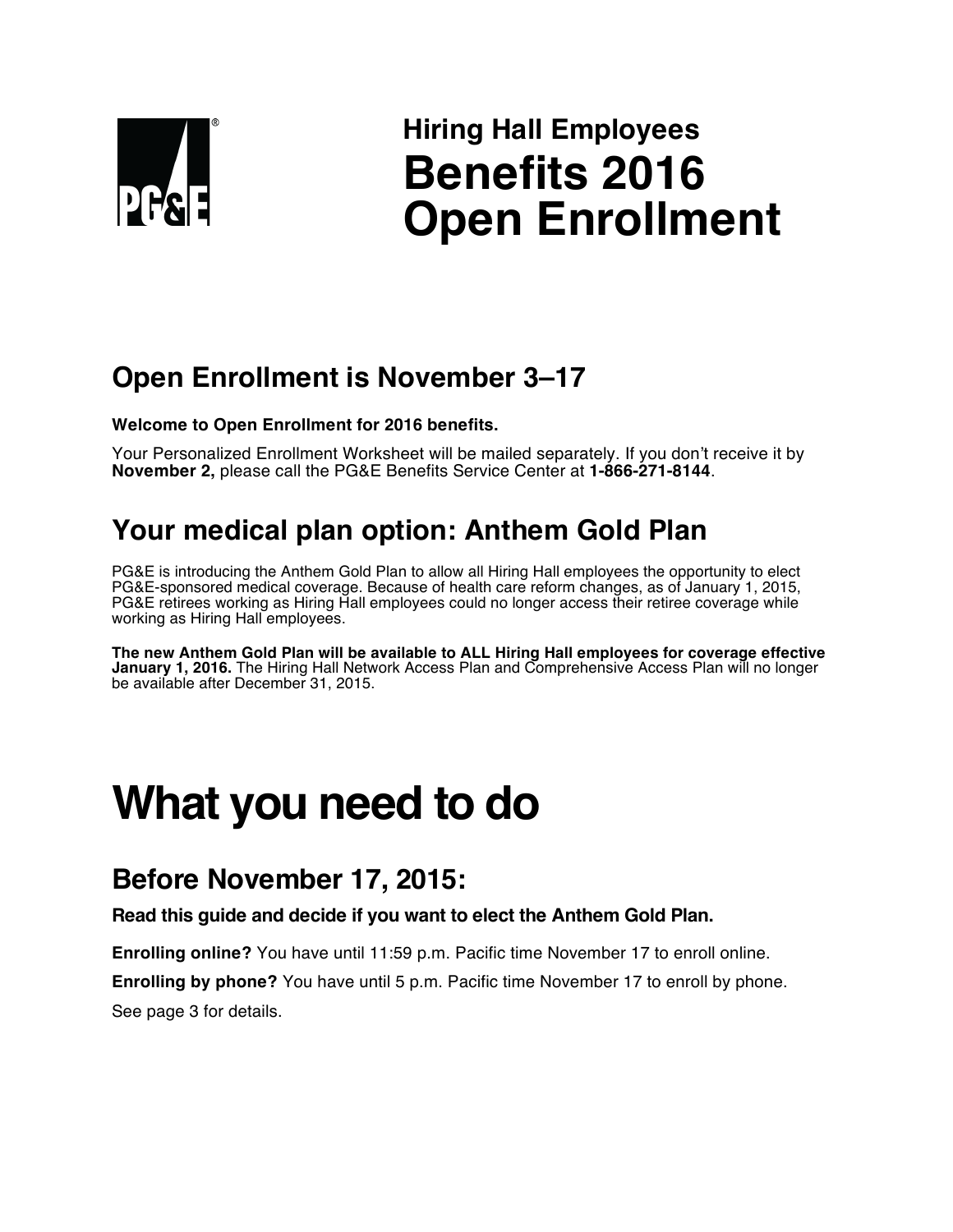# **What you need to know**

# **Enrolling will affect your pay**

You automatically get a Benefit Equivalent Allowance of:

IBEW employee: 25% OR ESC employee: \$8.22

**Enrolling will make a difference in your take-home pay.** If you elect the Anthem Gold Plan, you'll see a **\$3.37 deduction each paycheck** on all straight-time hours worked. Overtime hours won't get a deduction.

**This deduction is in addition to your monthly premium costs:**

| <b>Anthem Gold Plan Monthly Cost of Coverage</b>         | <b>You Pay</b> | <b>PG&amp;E Pays</b> | <b>Total Cost</b> |
|----------------------------------------------------------|----------------|----------------------|-------------------|
| Employee only                                            | \$93.18        | \$583.94             | \$677.12          |
| Employee + spouse/registered domestic partner            | \$838.01       | \$583.94             | \$1,421.95        |
| Employee + children                                      | \$634.86       | \$583.94             | \$1,218.80        |
| Employee + spouse/registered domestic partner + children | \$1,379.71     | \$583.94             | \$1,963.65        |

# **Your total cost**

Your total cost for Anthem Gold Plan coverage includes:

• Your share of the monthly premium cost, described in the table above—taken from the second paycheck each month

**PLUS**

• The \$3.37 deduction on all straight-time hours worked—taken from every paycheck

# **If you don't enroll**

**Are you currently enrolled** in the PG&E-sponsored Hiring Hall Network Access Plan (NAP) or Comprehensive Access Plan (CAP)? If you take no action during Open Enrollment, you and your currently enrolled eligible dependents will automatically be enrolled in the Anthem Gold Plan for 2016. You'll be responsible for making any required contributions as listed on your 2016 Personalized Enrollment Worksheet—which was mailed separately.

**Are you currently NOT enrolled in a Hiring Hall plan?** If you don't elect the Anthem Gold Plan during Open Enrollment, you'll have no PG&E-sponsored medical coverage effective the first of the month after your Hiring Hall assignment begins. You'll continue to receive the Benefit Equivalent Allowance paid to you in addition to your Hiring Hall wages.

### **Make sure you have minimum essential coverage**

Planning to opt out of PG&E-sponsored medical coverage?

If you're not eligible for Medicare, make sure you have other medical coverage for 2016 that meets the federal government's minimum essential coverage requirements. Medicare satisfies those requirements.

**If you don't have minimum essential coverage, you could be subject to a tax penalty.**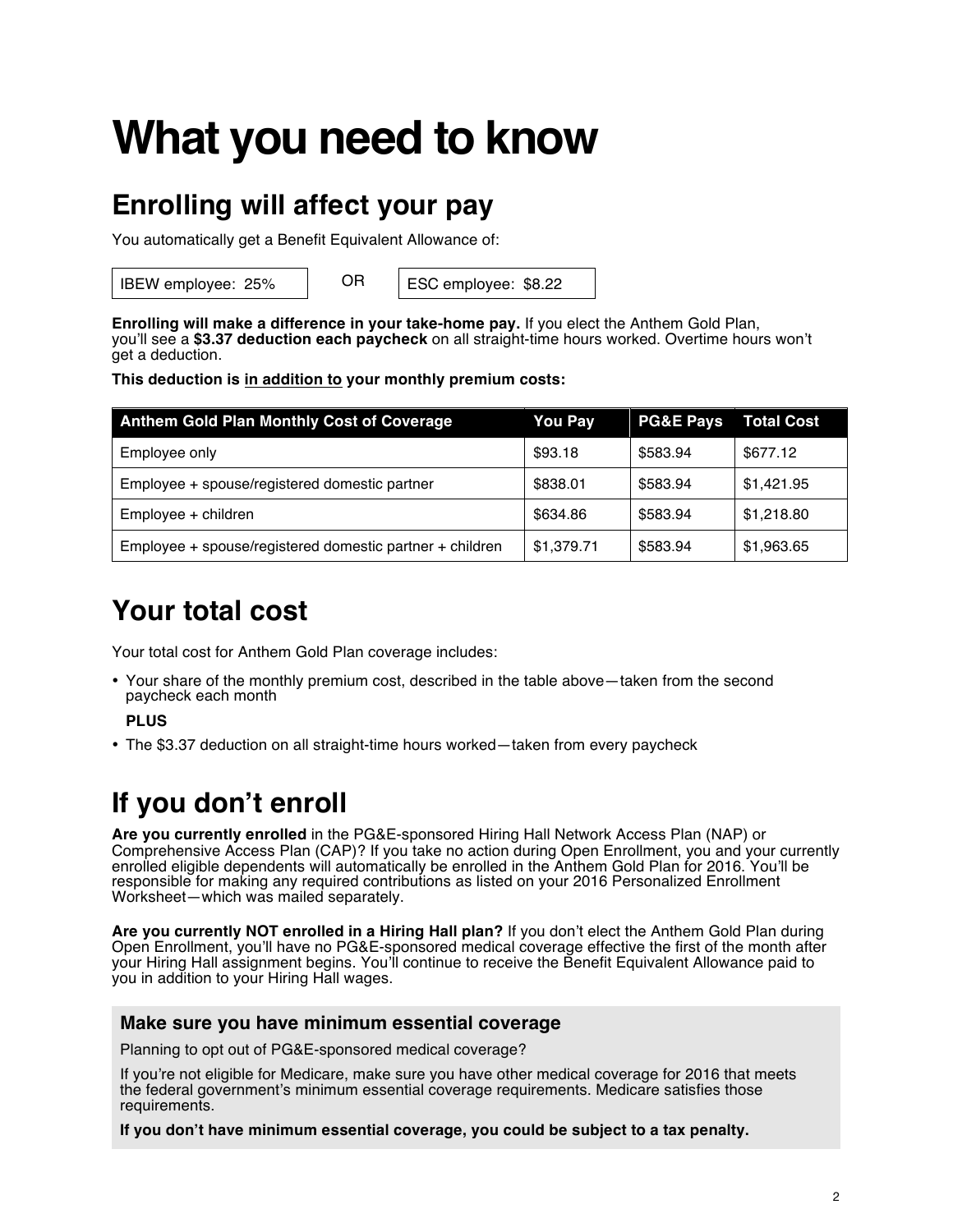# **Enroll**

### **You can enroll online or by phone November 3-17.**

If you enroll, coverage will be effective January 1, 2016, and you'll be responsible for making any required contributions as listed on your 2016 Personalized Enrollment Worksheet—which was mailed separately.

| <b>ONLINE</b>                                                                                                                                    | <b>OR</b> | <b>BY PHONE</b>                                                                          |
|--------------------------------------------------------------------------------------------------------------------------------------------------|-----------|------------------------------------------------------------------------------------------|
| Available 24/7                                                                                                                                   |           | Available Monday-Friday<br>7:30 a.m.–5 p.m. Pacific time                                 |
| You have until 11:59 p.m. Pacific time<br>November 17 to enroll online                                                                           |           | You have until 5 p.m. Pacific time November<br>17 to enroll by phone                     |
| Log on to your Mercer BenefitsCentral <sup>SM</sup><br>account:                                                                                  |           | <b>Call the PG&amp;E Benefits Service Center:</b><br>1-866-271-8144                      |
| From <i>PG&amp;E@Work for Me:</i>                                                                                                                |           | Representatives can:                                                                     |
| Click About Me > My Benefits > Mercer<br><b>BenefitsCentral</b> and you'll be automatically<br>logged in to your Mercer BenefitsCentral account. |           | • Help you enroll online or by phone<br>• Answer questions about the Anthem<br>Gold Plan |
| From your computer or mobile device:                                                                                                             |           |                                                                                          |
| Go to mypgebenefits.com                                                                                                                          |           |                                                                                          |

### **Need to set up your Mercer BenefitsCentral account?**

### **Registering is as easy as 1-2-3:**

- **1.** From any computer or mobile device, go to **mypgebenefits.com** and click **Log In** under **Manage Your Benefits**
- **2.** Click **Get Started** under **New Users**
- **3.** Follow the prompts to register your account and set up your user ID and password

That's all it takes to get year-round access to your personalized benefits account. You'll be able to:

- See what benefits you have
- Update your dependents
- Find tools, resources and details about your benefits

Best of all, Mercer BenefitsCentral is always open—you can access it from your computer or mobile device 24 hours a day, 7 days a week.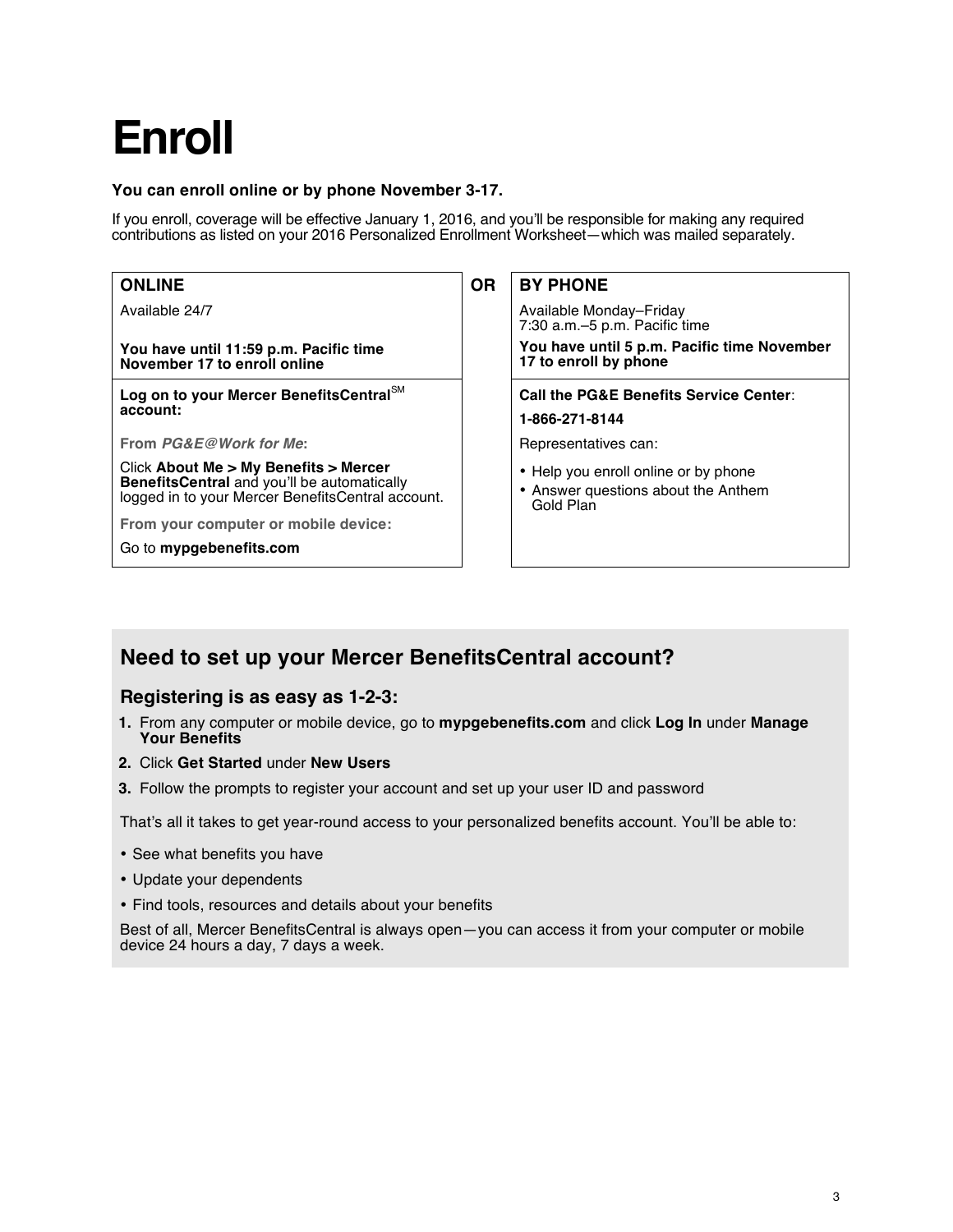# **Enrolling dependents**

### **Do you have a dependent not listed on your Personalized Enrollment Worksheet?**

You'll need to call the PG&E Benefits Service Center or log on to your Mercer BenefitsCentral account to add that dependent. You'll need to provide your dependent's name, birth date and Social Security number when you enroll.

### **You'll need to call the PG&E Benefits Service Center if you want to:**

- Add a registered domestic partner or registered domestic partner's child to your coverage
- Add or drop a Medicare-eligible dependent

### **Want to enroll your children?**

**You can enroll your children up to age 26** for medical coverage—no questions asked. They can be employed or married—and they don't have to be students.

### **Is your dependent child disabled?**

If your child is disabled, under age 26 and currently enrolled in a PG&E-sponsored medical plan, you'll need to get your child medically certified as disabled **before he or she reaches age 26** to continue coverage from age 26 onward. You'll need to get the certification directly from your medical plan.

You can cover disabled dependents age 26 or older **only if** they meet both of these conditions:

They were already enrolled in a PG&E-sponsored plan when they turned 26

They were already enrolled in a PG&E-<br>sponsored plan when they turned 26 **AND** PG&E-sponsored medical plan before they turned 26

#### **You may not cover disabled dependents age 26 or older if they fail to meet either one of these conditions.**

### **Have you moved?**

Make sure your home address and phone number are correct. PG&E needs your correct address to send you important communications about your benefits.

### **You can update your address and phone number:**

• Online at *PG&E@Work for Me*

OR

• By calling the HR Service Center at **415-973-4357** or **1-800-788-2363**

Representatives are available Monday–Friday, 8 a.m.–5 p.m. Pacific time; closed 12–12:30 p.m. for lunch.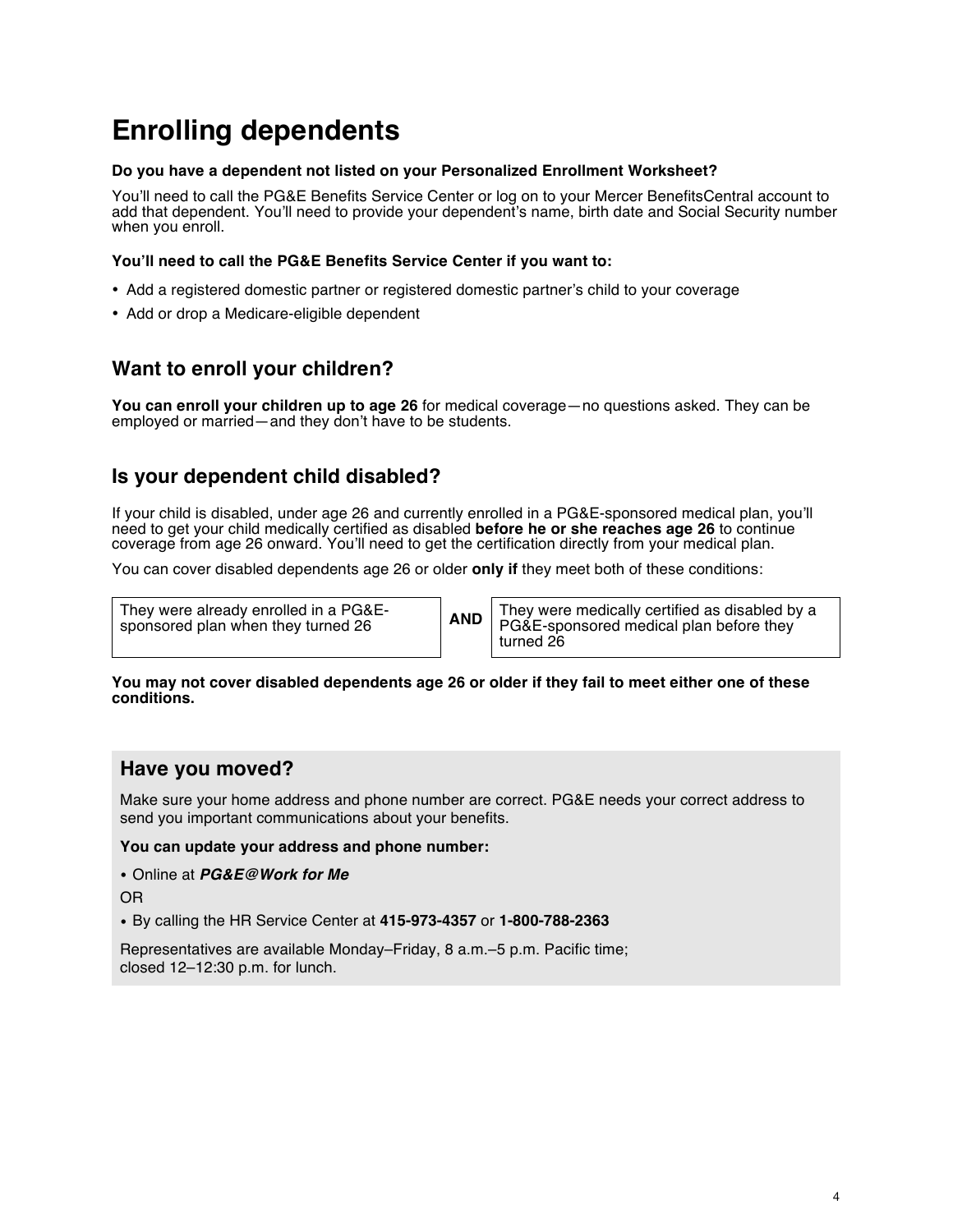# **Check your confirmation statement**

**You have until December 31, 2015, to call the PG&E Benefits Service Center to correct any errors for 2016. No changes will be accepted after that.**

Print your online confirmation statement, and make sure it's accurate.

**Enrolling online? Enrolling by phone—or taking no action?**

You'll get a statement in the mail confirming your 2016 coverage.

Call the PG&E Benefits Service Center if you don't receive your confirmation statement by mid-December.

# **Anthem Gold Plan ID cards**

**If you enroll in the Anthem Gold Plan, you'll get your new ID card:**

- In January 2016 if you enroll during Open Enrollment
- Within seven days after your election takes effect if you enroll midyear

If you don't receive your ID card on time, call Anthem. If you need to see a doctor before your ID card arrives, use your confirmation statement as proof of coverage.

**Don't want to wait?** You can print a copy of your ID card from Anthem's website. You can also print temporary ID cards for prescription drug plan coverage at **express-scripts.com**.

### **Changing coverage if your life changes**

**Getting married or divorced? Adopting a child?** Big changes like these are **life events.** Chances are, you'll want to change your benefits coverage, too—like adding or dropping a dependent.

**Already enrolled in the Anthem Gold Plan when you experience the life event?** You have 31 days from the date of your life event to make allowable midyear changes to your coverage (180 days from the birth or adoption of a child).

**Not enrolled in the Anthem Gold Plan when you experience the life event?** Call the PG&E Benefits Service Center at **1-866-271-8144** for information about your options.

### **Questions about your benefits?**

Call the PG&E Benefits Service Center: **1-866-271-8144**

Representatives are available Monday–Friday, 7:30 a.m.–5 p.m. Pacific time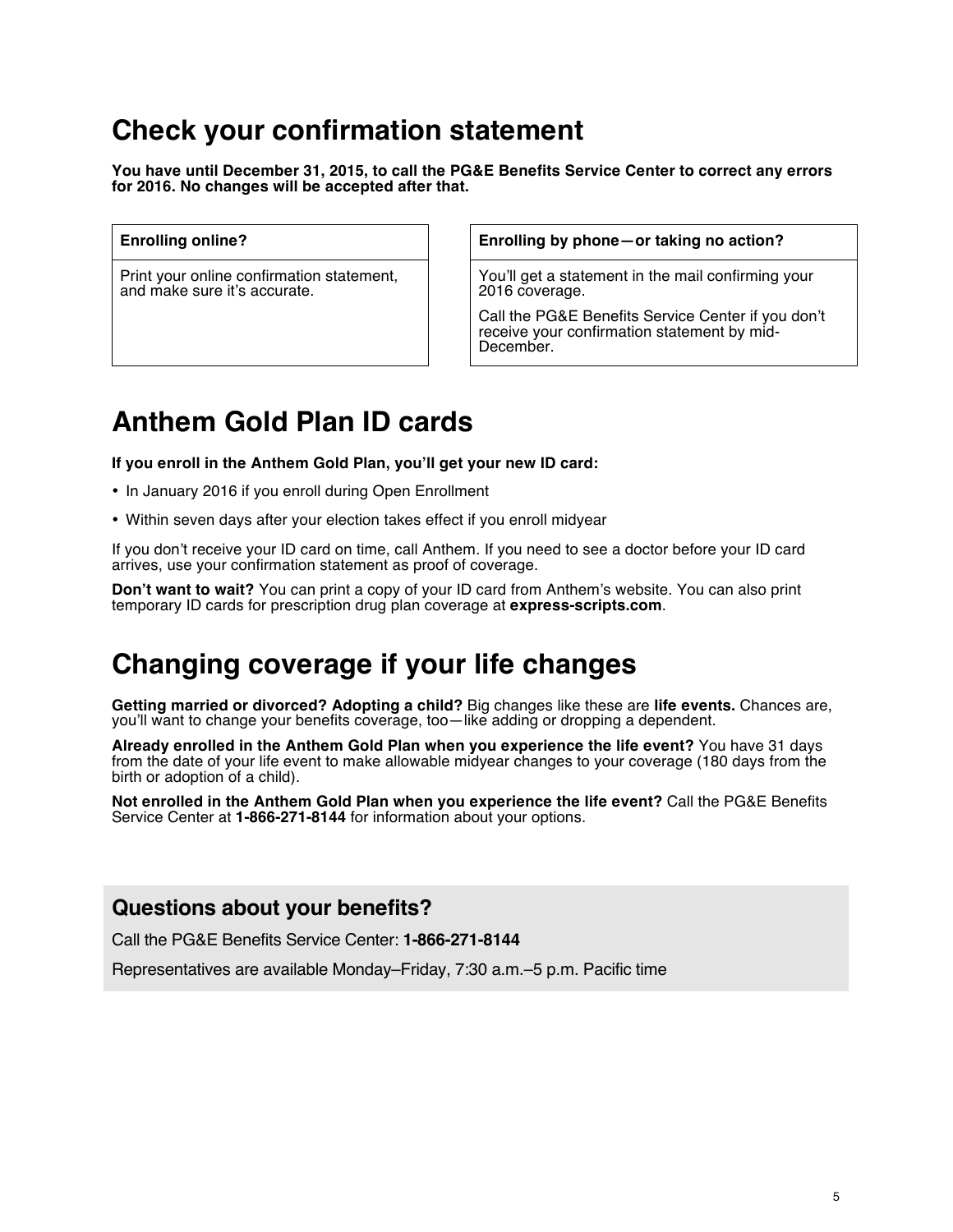# **Anthem Gold Plan**

### **The Anthem Gold Plan helps build a better you by offering some free preventive and primary medical care so you can be sure you re getting the right care, right away.**

The Anthem Gold Plan has a nationwide network of providers.\* You can use any licensed provider you choose, but you'll pay less when you use in-network Anthem providers and Express Scripts-participating pharmacies. That's because they've agreed to accept Anthem and Express Scripts' negotiated rates.

\*Only urgent/emergency care is covered outside the U.S.

| <b>DEFINITIONS</b><br>Use these definitions to help you understand the information on the following pages. |                                                                                                                                                                                                                                     |  |  |
|------------------------------------------------------------------------------------------------------------|-------------------------------------------------------------------------------------------------------------------------------------------------------------------------------------------------------------------------------------|--|--|
| Annual<br>deductible                                                                                       | The amount you owe for covered health services before the Anthem Gold Plan<br>pays benefits.<br><b>EXAMPLE</b>                                                                                                                      |  |  |
|                                                                                                            | The Anthem Gold Plan's annual deductible is \$1,000 per person. The plan won't<br>pay anything until you've met the annual deductible for services that are subject to<br>the deductible. Some services don't require a deductible. |  |  |
| <b>Coinsurance</b>                                                                                         | Your share of the cost of covered health services after you meet the annual<br>deductible. Coinsurance is usually 10% or 20% of the allowed amount.<br><b>EXAMPLE</b>                                                               |  |  |
|                                                                                                            | The allowed amount for a covered health service is \$100 and the coinsurance is<br>20%. If you've met the deductible, your coinsurance payment would be \$20.                                                                       |  |  |
| <b>Annual out-of-</b><br>pocket maximum                                                                    | The most you'll pay in a calendar year before the Anthem Gold Plan pays 100% of<br>covered services for the rest of the year.<br>The out-of-pocket maximum includes amounts you pay for deductibles and<br>coinsurance.             |  |  |

### **Benefits overview**

| <b>GENERAL</b>                                                                                                                                                                                                                                                               |                                                                 |                                                     |
|------------------------------------------------------------------------------------------------------------------------------------------------------------------------------------------------------------------------------------------------------------------------------|-----------------------------------------------------------------|-----------------------------------------------------|
| <b>Annual deductible</b>                                                                                                                                                                                                                                                     | Annual out-of-pocket maximum                                    | Remember:                                           |
| $\cdot$ \$1,000 per person<br>• No more than \$2,000 per family                                                                                                                                                                                                              | $\cdot$ \$2,400 per person<br>• No more than \$4,800 per family | Out-of-pocket maximum =<br>deductible + coinsurance |
| The annual out-of-pocket maximum includes amounts you pay toward the<br>annual deductible. It does not include any penalty charges, amounts in excess<br>of the reasonable and customary amounts for out-of-network charges, or<br>charges for services that aren't covered. |                                                                 |                                                     |
| No lifetime benefit maximum except for infertility services                                                                                                                                                                                                                  |                                                                 |                                                     |
| No pre-existing condition exclusions                                                                                                                                                                                                                                         |                                                                 |                                                     |
|                                                                                                                                                                                                                                                                              |                                                                 |                                                     |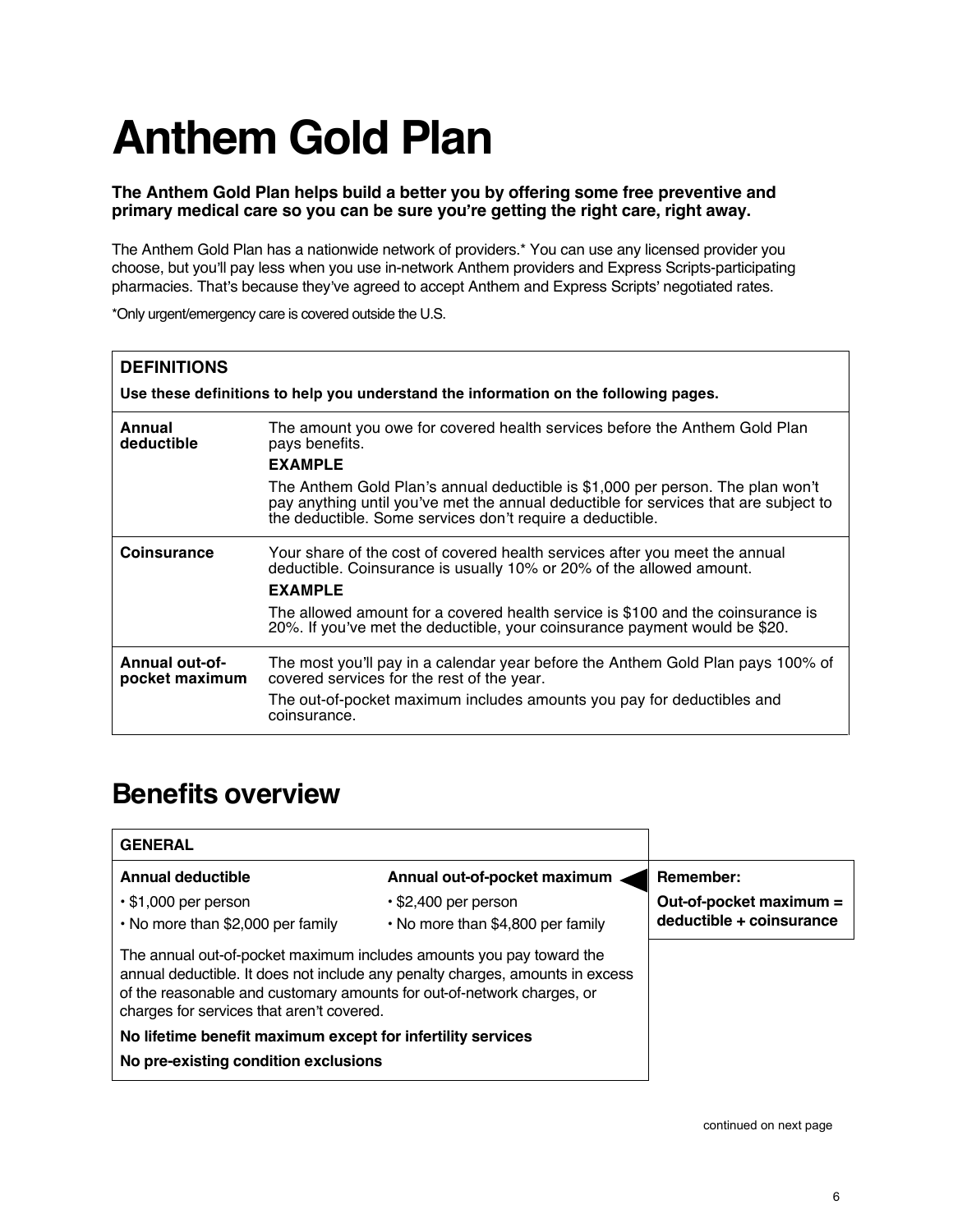| <b>MEDICAL</b>                                         |                                                                                                                                                    |  |  |  |
|--------------------------------------------------------|----------------------------------------------------------------------------------------------------------------------------------------------------|--|--|--|
| <b>Primary Care</b>                                    | <b>Doctor visits</b>                                                                                                                               |  |  |  |
| Includes routine physical exams                        | • No deductible                                                                                                                                    |  |  |  |
|                                                        | . Four free visits a year per enrolled person; you're responsible for 10% of<br>covered charges for additional visits                              |  |  |  |
|                                                        | Note: If one of the first four visits is a physical exam, it counts toward<br>your four free visits.                                               |  |  |  |
| <b>Specialty Care</b>                                  | · Deductible required                                                                                                                              |  |  |  |
|                                                        | • You're responsible for 20% of covered charges                                                                                                    |  |  |  |
| <b>Preventive Services</b>                             | • No deductible                                                                                                                                    |  |  |  |
| Example: Routine                                       | • Free if included on the list and coded as preventive                                                                                             |  |  |  |
| mammograms, pap smears,<br>colonoscopies               | Note: Diagnostic tests and ancillary services like anesthesia and facility fees                                                                    |  |  |  |
| Go to mypgebenefits.com for a<br>list of free services | are covered separately and aren't free (see page eight for Lab Tests and X-<br>Rays and for Outpatient Hospital).                                  |  |  |  |
| <b>Immunizations</b>                                   | • No deductible                                                                                                                                    |  |  |  |
| Go to mypgebenefits.com for a<br>list of free services | • Free if included on the list                                                                                                                     |  |  |  |
| <b>Maternity Care</b>                                  | <b>Office visits</b>                                                                                                                               |  |  |  |
|                                                        | • No deductible                                                                                                                                    |  |  |  |
|                                                        | • Free                                                                                                                                             |  |  |  |
|                                                        | Screenings and tests (e.g., sonograms)                                                                                                             |  |  |  |
|                                                        | · Deductible required                                                                                                                              |  |  |  |
|                                                        | • You're responsible for 20% of covered charges                                                                                                    |  |  |  |
|                                                        | <b>Hospital-based delivery</b>                                                                                                                     |  |  |  |
|                                                        | • Deductible required                                                                                                                              |  |  |  |
|                                                        | • You're responsible for 20% of covered charges                                                                                                    |  |  |  |
|                                                        | Preauthorization required for delivery stays beyond 48 hours for normal delivery<br>(96 hours for Cesarean section); \$300 penalty if not obtained |  |  |  |
| <b>Well-Baby Care</b>                                  | · No deductible                                                                                                                                    |  |  |  |
|                                                        | • Free to age two                                                                                                                                  |  |  |  |
| <b>Infertility Services</b>                            | · Deductible required                                                                                                                              |  |  |  |
|                                                        | • You're responsible for 20% of covered charges                                                                                                    |  |  |  |
|                                                        | · \$7,000 lifetime benefit maximum; includes balances from prior plans                                                                             |  |  |  |
| <b>Urgent Care</b>                                     | Covered as primary care-no deductible; you're responsible for 10% of<br>covered charges after the first four free primary care visits              |  |  |  |
| <b>Emergency Room</b>                                  | · Deductible required                                                                                                                              |  |  |  |
|                                                        | • You're responsible for 20% of covered charges                                                                                                    |  |  |  |
| <b>Ambulance Services</b>                              | · Deductible required                                                                                                                              |  |  |  |
|                                                        | • You're responsible for 20% of covered charges                                                                                                    |  |  |  |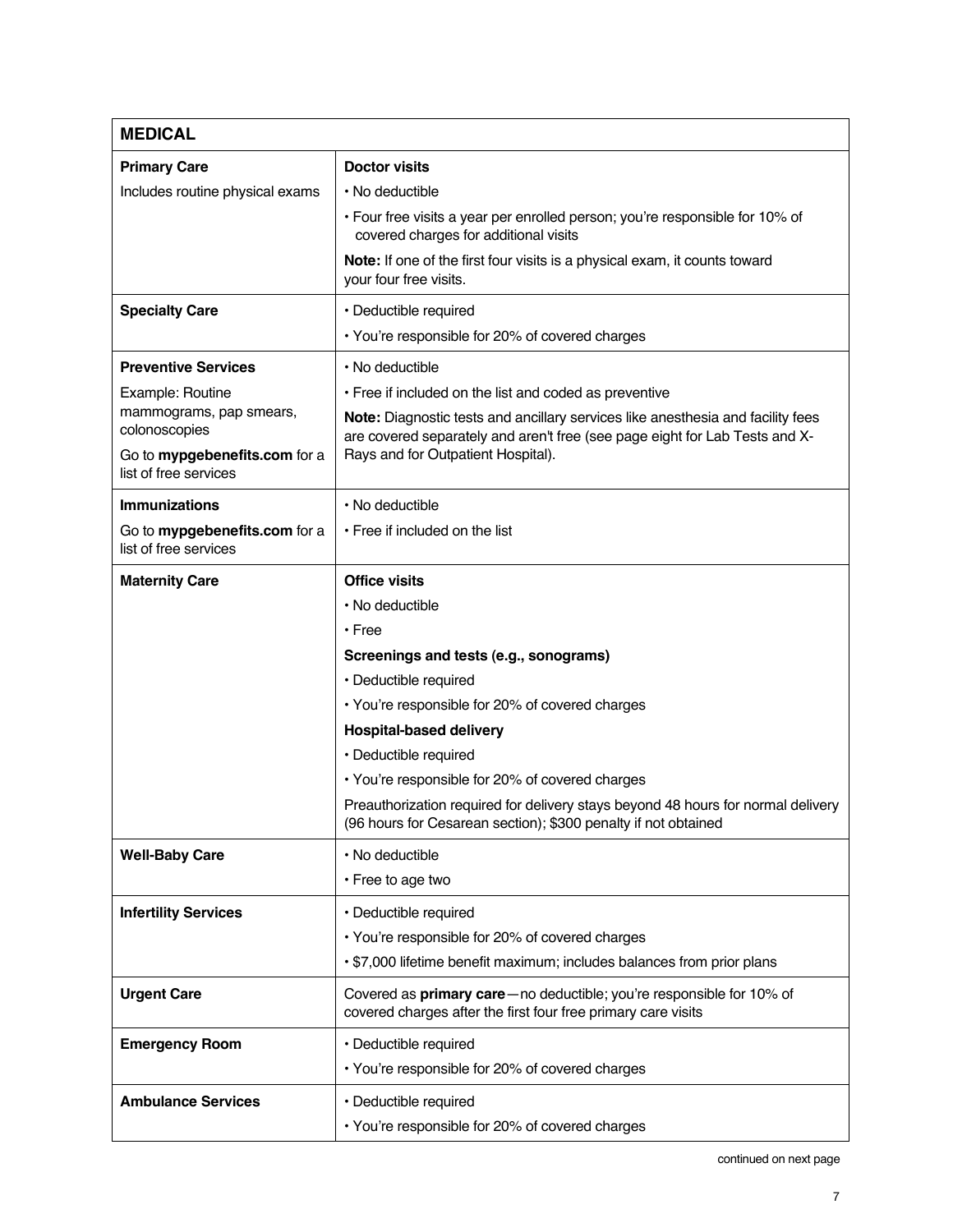| <b>MEDICAL, continued</b>                      |                                                                                                                                               |
|------------------------------------------------|-----------------------------------------------------------------------------------------------------------------------------------------------|
| <b>Lab Tests and X-Rays</b>                    | Routine preventive screenings that are on the list of free services                                                                           |
| Go to mypgebenefits.com for a                  | • No deductible                                                                                                                               |
| list of free services                          | $\cdot$ Free                                                                                                                                  |
|                                                | All other procedures, including diagnostic tests and most lab tests                                                                           |
|                                                | · Deductible required                                                                                                                         |
|                                                | • You're responsible for 20% of covered charges                                                                                               |
| <b>Chiropractic and Acupuncture</b>            | · Deductible required                                                                                                                         |
|                                                | • You're responsible for 10% of covered charges for first five visits per year;<br>20% for additional visits                                  |
|                                                | Preauthorization required after five visits                                                                                                   |
| <b>Outpatient Physical Therapy,</b>            | · Deductible required                                                                                                                         |
| Speech Therapy,<br><b>Occupational Therapy</b> | • You're responsible for 10% of covered charges for first five visits per year;<br>20% for additional visits                                  |
|                                                | Preauthorization required after 24 visits                                                                                                     |
| <b>Outpatient Hospital</b>                     | · Deductible required                                                                                                                         |
|                                                | • You're responsible for 20% of covered charges                                                                                               |
| <b>Hospital Stay</b>                           | · Deductible required                                                                                                                         |
|                                                | • You're responsible for 20% of covered charges                                                                                               |
|                                                | Preauthorization required for non-emergency care, \$300 penalty if not obtained;<br>covers semi-private room (private if medically necessary) |
| <b>Skilled Nursing Facility</b>                | · Deductible required                                                                                                                         |
|                                                | • You're responsible for 20% of covered charges                                                                                               |
|                                                | Preauthorization required, \$300 penalty if not obtained; excludes custodial care                                                             |
| <b>Home Health Care</b>                        | · Deductible required                                                                                                                         |
|                                                | • You're responsible for 20% of covered charges                                                                                               |
|                                                | Preauthorization required, \$300 penalty if not obtained; excludes custodial care                                                             |
| <b>Hospice Care</b>                            | • No deductible                                                                                                                               |
|                                                | $\cdot$ Free                                                                                                                                  |
|                                                | Preauthorization required, \$300 penalty if not obtained; excludes custodial care                                                             |
| <b>Durable Medical Equipment</b>               | · Deductible required                                                                                                                         |
|                                                | • You're responsible for 20% of covered charges                                                                                               |
|                                                | Preauthorization required for purchase or cumulative rental over \$1,000; \$300<br>penalty if not obtained                                    |
| <b>Hearing Aids</b>                            | · Deductible required                                                                                                                         |
|                                                | • You're responsible for 20% of covered charges for evaluation, fittings,<br>equipment                                                        |
|                                                | . Limited to one medically necessary hearing aid per ear every three years                                                                    |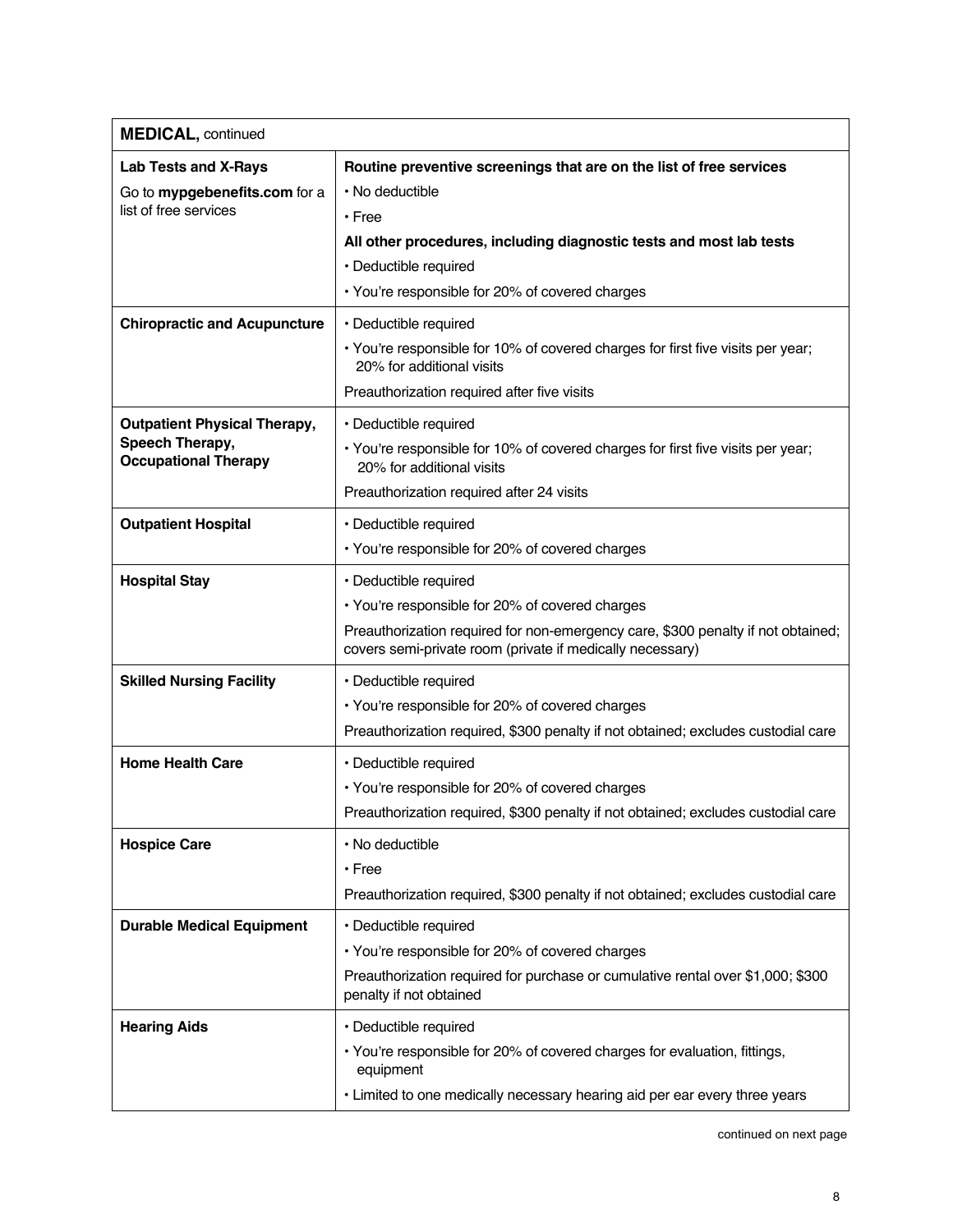| <b>PRESCRIPTION DRUGS</b>                                                                                     |                                                                                                                                                                                                                                                                                                                                                                                                                                                                                                                  |
|---------------------------------------------------------------------------------------------------------------|------------------------------------------------------------------------------------------------------------------------------------------------------------------------------------------------------------------------------------------------------------------------------------------------------------------------------------------------------------------------------------------------------------------------------------------------------------------------------------------------------------------|
| <b>List of Free Prescription</b><br><b>Drugs</b><br>Go to mypgebenefits.com for a<br>list of free medications | Select drugs are free, no deductible<br>In order for the drug to be free, you must use the Express Scripts mail-order<br>program                                                                                                                                                                                                                                                                                                                                                                                 |
| <b>Retail Drugs</b>                                                                                           | • Deductible required (combined with medical deductible)<br>• You're responsible for 15% of covered charges for generic; 25% for brand<br>(Generic Incentive Provision and Step Therapy Provision apply)                                                                                                                                                                                                                                                                                                         |
|                                                                                                               | Mandatory mail order for most maintenance drugs:<br>You can get the first three fills of the same prescription at a retail pharmacy; no<br>coverage for additional fills except through the Express Scripts mail-order<br>program                                                                                                                                                                                                                                                                                |
| <b>Mail-Order Drugs</b>                                                                                       | For drugs not on the list of free medications:<br>· Deductible required<br>• You're responsible for 10% of covered charges for generic; 20% for brand<br>(Generic Incentive Provision and Step Therapy Provision apply)<br>• 90-day supply                                                                                                                                                                                                                                                                       |
| <b>Generic Incentive Provision</b>                                                                            | If you purchase a brand-name drug when a generic is available, you'll be<br>responsible for paying the price difference plus any required coinsurance.<br>Any generic/brand price differential you pay is a non-covered expense and<br>therefore does not count toward your annual deductible or out-of-pocket<br>maximum.                                                                                                                                                                                       |
| <b>Step Therapy Provision</b>                                                                                 | For certain medications, the Anthem Gold Plan requires that members try<br>generic medication or lower-cost brand-name alternatives first, instead of<br>higher-cost brand-name drugs.<br>Members who require higher-cost brand-name drugs for medically necessary<br>reasons can appeal to Express Scripts by having their doctor submit the reason<br>why the higher-cost brand-name drug is required. Express Scripts will review<br>and approve exceptions if the higher-cost brand-name drugs are required. |
| <b>Drugs for Infertility and Sexual</b><br><b>Dysfunction</b>                                                 | · Deductible required<br>. If medically necessary, standard retail and mail-order coverage applies<br>. If not medically necessary, you're responsible for 50% of covered charges for<br>retail and mail-order purchases                                                                                                                                                                                                                                                                                         |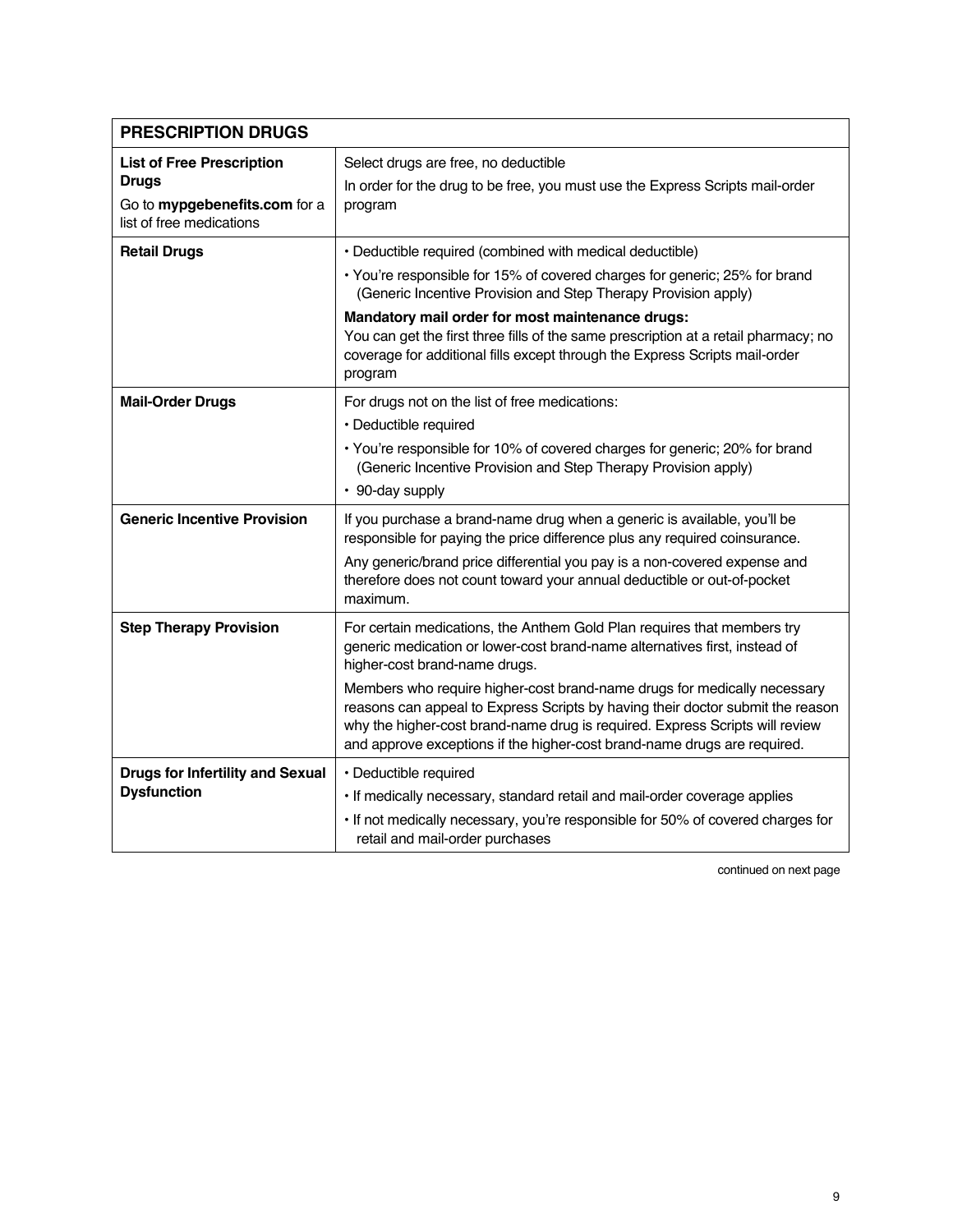| <b>MENTAL HEALTH AND SUBSTANCE ABUSE</b><br>All care provided and administered by Beacon Health Options (formerly ValueOptions) |                                                                                                                                                               |  |  |  |
|---------------------------------------------------------------------------------------------------------------------------------|---------------------------------------------------------------------------------------------------------------------------------------------------------------|--|--|--|
| <b>Outpatient Mental Health</b>                                                                                                 | • No deductible                                                                                                                                               |  |  |  |
|                                                                                                                                 | • You pay 10% of covered charges                                                                                                                              |  |  |  |
| <b>Inpatient Mental Health</b>                                                                                                  | • Deductible required                                                                                                                                         |  |  |  |
|                                                                                                                                 | • You pay 20% of covered charges                                                                                                                              |  |  |  |
|                                                                                                                                 | Requires preauthorization by Beacon Health Options; \$300 penalty if you fail to<br>notify Beacon Health Options within 48 hours; no limit on number of stays |  |  |  |
| <b>Outpatient Substance Abuse</b>                                                                                               | • No deductible                                                                                                                                               |  |  |  |
|                                                                                                                                 | • You pay 10% of covered charges                                                                                                                              |  |  |  |
| <b>Inpatient Substance Abuse</b>                                                                                                | • Deductible required                                                                                                                                         |  |  |  |
|                                                                                                                                 | • You pay 20% of covered charges                                                                                                                              |  |  |  |
|                                                                                                                                 | Requires preauthorization by Beacon Health Options; \$300 penalty if you fail to<br>notify Beacon Health Options within 48 hours; no limit on number of stays |  |  |  |
| <b>Applied Behavioral Analysis</b>                                                                                              | • No deductible                                                                                                                                               |  |  |  |
| (Autism Treatment)                                                                                                              | • Free                                                                                                                                                        |  |  |  |
|                                                                                                                                 | $\cdot$ No limits                                                                                                                                             |  |  |  |
|                                                                                                                                 | Requires preauthorization by Beacon Health Options                                                                                                            |  |  |  |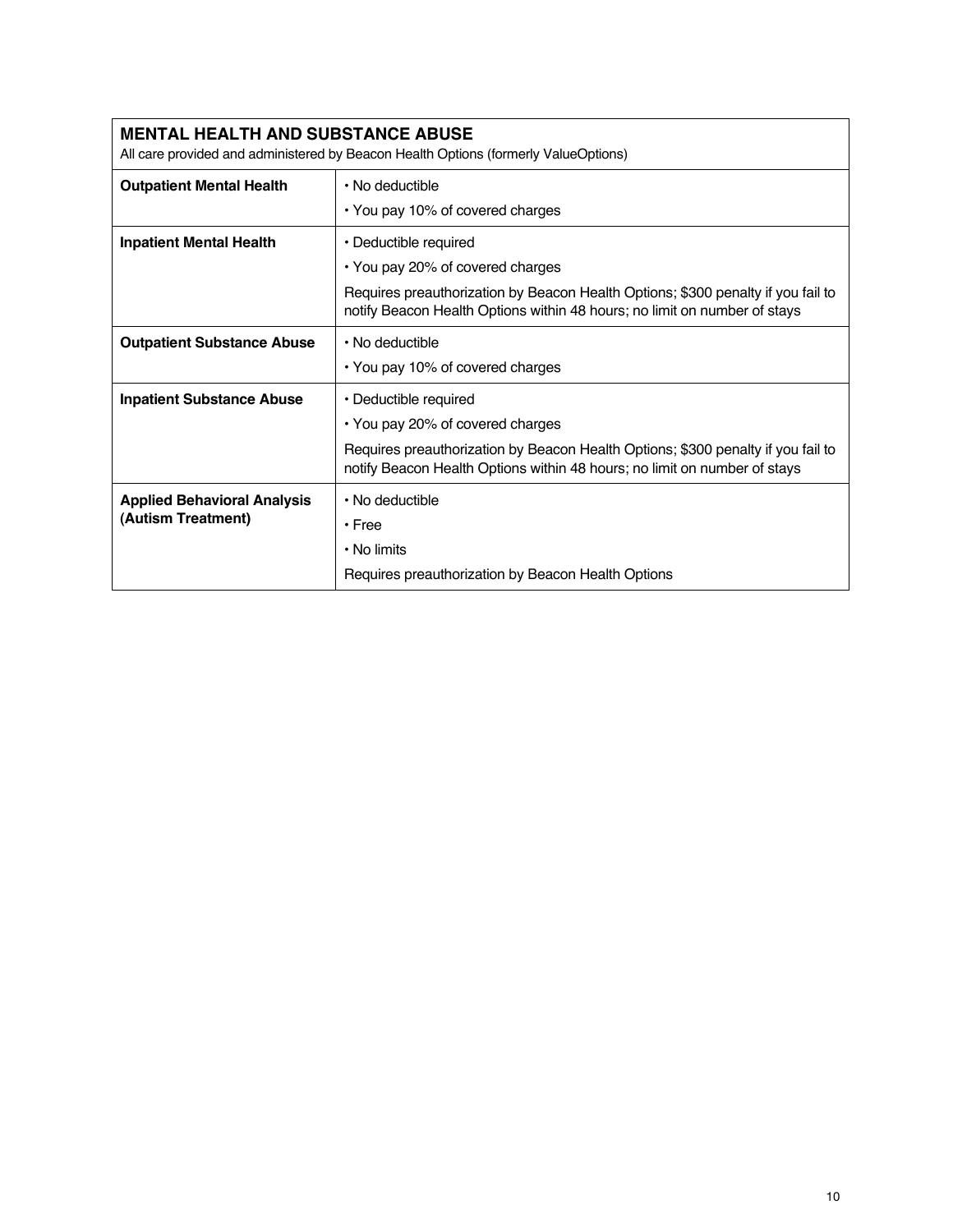# **What else you need to know**

## **Do you have PG&E retiree medical coverage?**

**Your PG&E-sponsored retiree medical plan coverage will end on the last day of the month you become a Hiring Hall employee. You have options:**

#### **Enroll in the Anthem Gold Plan**

The Anthem Gold Plan has a nationwide network of providers.

See page 6 for details.

### **OR Work for another employer (Signatory Contractor)—and stay enrolled in your PG&E-sponsored retiree medical plan**

PG&E's operating departments may have a choice of seeking a Hiring Hall employee or contract worker for temporary staffing needs for positions covered by the:

- IBEW Physical Agreement—or
- ESC Agreement

A contractor option is not available under the IBEW Clerical Agreement.

### **Do you have other coverage options outside of PG&E?**

- Does your spouse have a plan at work? Consider enrolling as a dependent.
- Are you a veteran? You may be able to enroll in a Veterans Affairs (VA) plan.
- Are you not yet eligible for Medicare? You may qualify for government-subsidized coverage through **coveredca.com**.

### **Do you have Medicare coverage?**

**As a Hiring Hall employee, you can:** 

| Keep Medicare as your<br>only coverage                                                              | <b>OR</b> | <b>Keep Medicare and elect</b><br><b>OR</b><br>the Anthem Gold Plan                                        |  | <b>Disenroll from Medicare and</b><br>elect the Anthem Gold Plan                                                |
|-----------------------------------------------------------------------------------------------------|-----------|------------------------------------------------------------------------------------------------------------|--|-----------------------------------------------------------------------------------------------------------------|
| Medicare will be your only<br>source of medical coverage<br>while you're a Hiring Hall<br>employee. |           | The Anthem Gold Plan will<br>pay your medical bills first,<br>and Medicare will be the<br>secondary payer. |  | The Anthem Gold Plan will be<br>your only source of medical<br>coverage while you're a Hiring<br>Hall employee. |

You may be allowed to disenroll from Medicare because the Anthem Gold Plan is an employee plan. However, Medicare has specific rules about enrolling and disenrolling.

If you disenroll from Medicare and you plan to re-enroll in a PG&E-sponsored retiree medical plan remember, all of the retiree plans pay secondary to Medicare. If your Medicare coverage isn't reinstated right away, you'll have to pay the charges Medicare would have covered—**usually about 80% of the bill**—out of your own pocket. Your PG&E-sponsored retiree medical plan won't pay any charges that Medicare would have covered.

For more information, visit **medicare.gov** or call Medicare at **1-800-633-4227**.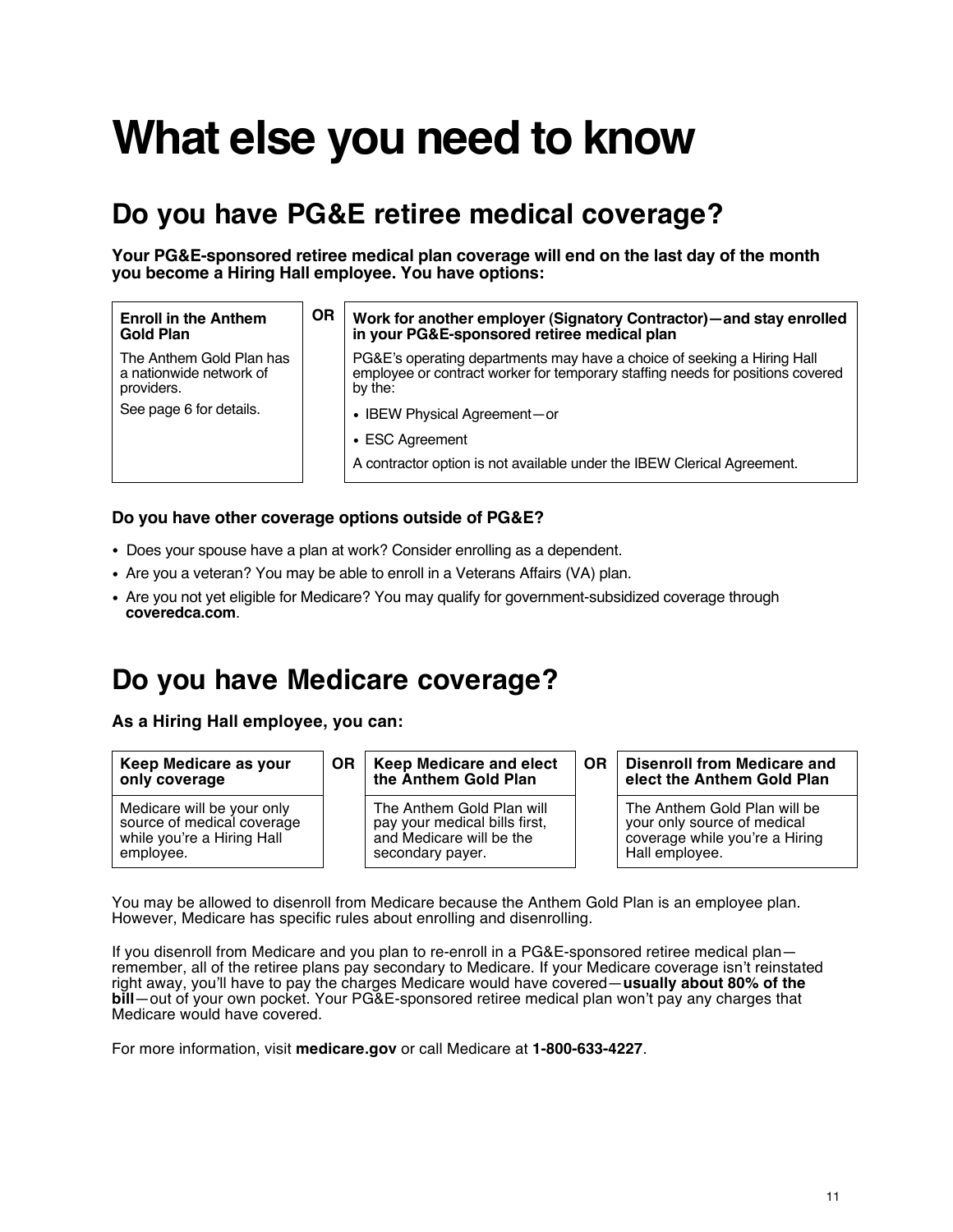# **Do you have leftover Health Account credits?**

### **Were you enrolled in the Anthem or Kaiser Health Account Plan (HAP) as an employee?**

As a Hiring Hall employee, you can use leftover Health Account credits to help pay for everything except premiums:

| <b>Deductibles</b> |  | Coinsurance |  | Whatever you pay out of pocket for eligible<br>medical, dental and vision expenses |
|--------------------|--|-------------|--|------------------------------------------------------------------------------------|
|--------------------|--|-------------|--|------------------------------------------------------------------------------------|

After your Hiring Hall assignment ends and you resume retiree status, you'll be able to use your leftover Health Account credits to help pay for PG&E-sponsored retiree medical premiums and Medicare Part B premiums, too.

### **Deadline for filing Health Account claims**

**Both the Anthem and Kaiser Health Accounts have the same deadlines for filing claims:**

### **2015 EXPENSES 2016 EXPENSES**

You have until **March 31, 2016**, to file claims for expenses incurred through December 31, 2015.

You have until **March 31, 2017,** to file claims for expenses incurred through December 31, 2016.

### **How to file Health Account claims**

### **Do you have an Anthem Health Account**?

File claims for 2015 expenses with Your Spending Account (YSA).

**Log on to yourspendingaccount.com/pge** and upload, fax or mail your claims and supporting documentation to YSA

OR

**Call YSA at 1-800-964-9902**

### **2015 EXPENSES: YSA 2016 EXPENSES: WAGEWORKS**

Starting May 1, 2016, you'll be able to file claims for 2016 expenses with WageWorks, the new Health Account administrator.

**Call** the PG&E Benefits Service Center at **1-866-271-8144** to request a claim form

**Fax** your completed claim form to WageWorks at **1-877-353-9236**

OR

**Mail** your completed claim form to:

Claims Administrator P.O. Box 14053 Lexington, KY 40512

### **Do you have a Kaiser Health Account**?

You can file all Health Account claims with Kaiser Permanente.

Go to **kp.org/healthpayment** to file a claim or call Kaiser at **1-877-750-3399** for help filing claims.

### **Contact your Health Account administrator for help submitting claims for reimbursement.**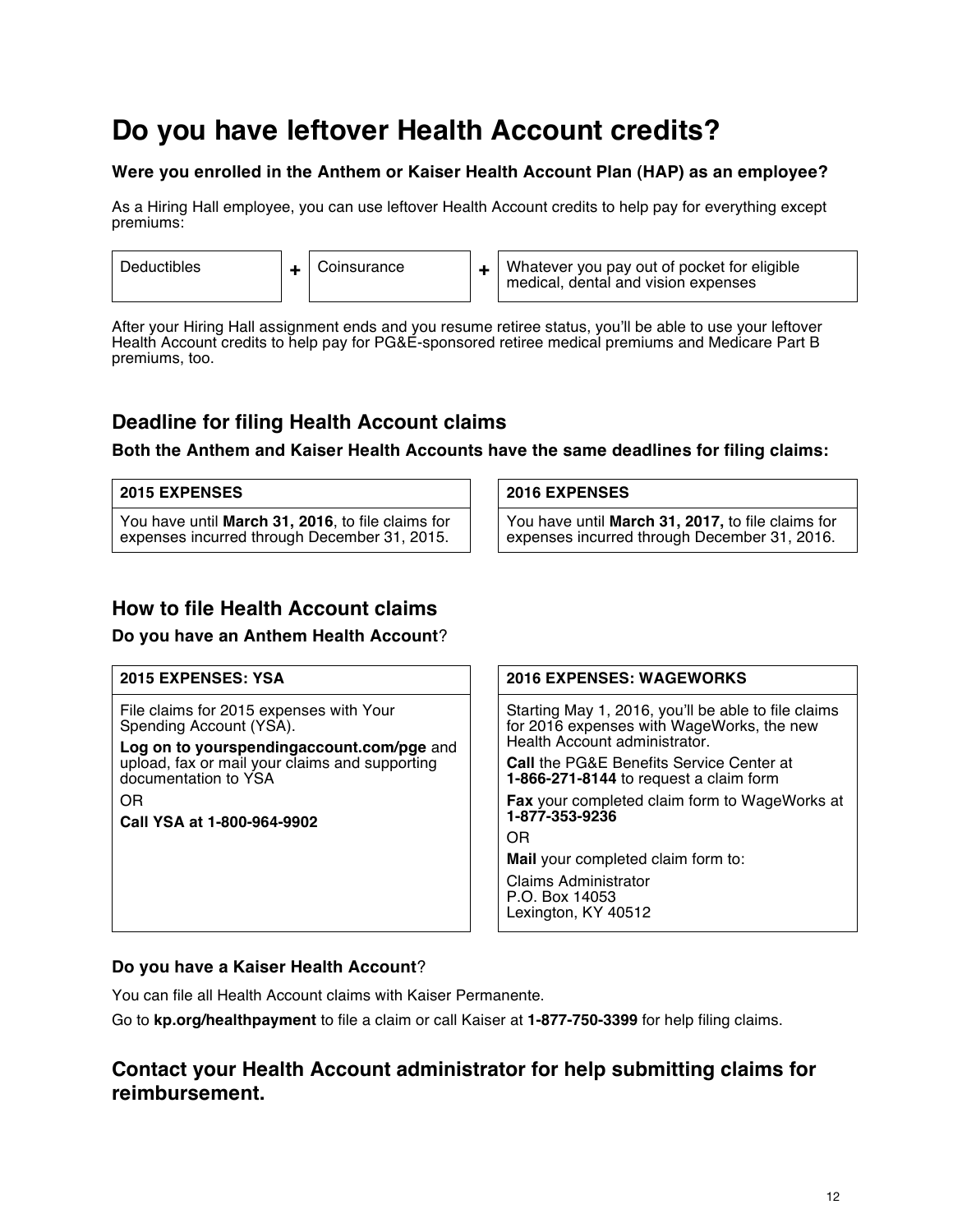# **What happens when your Hiring Hall assignment ends**

### **You and your eligible dependents will be able to re-enroll in a PG&E-sponsored retiree medical plan.**

**You'll receive a Personalized Enrollment Worksheet** at your home address with instructions on how to enroll online through your Mercer BenefitsCentral account or by phone at **1-866-271-8144.**

The rules are a little different based on whether you enrolled in the Anthem Gold Plan as a Hiring Hall employee versus if you didn't.

### **If you enrolled in the Anthem Gold Plan**

- Your Anthem Gold Plan coverage **will end on the last day of the month** your Hiring Hall assignment ends.
- You have **31 days from the date your Anthem Gold Plan coverage ends** to re-enroll in a PG&Esponsored retiree medical plan for you and your eligible dependents.
- Your retiree medical coverage **will start retroactively on the first day of the month** after your Anthem Gold Plan coverage ends.

### **EXAMPLE—IF YOU ENROLLED IN THE ANTHEM GOLD PLAN**

- Your Hiring Hall assignment ends April 28.
- Your Anthem Gold Plan coverage ends April 30 (last day of the month your assignment ends).
- You re-enroll for retiree medical coverage May 15 (which is within 31 days of April 30).
- Your retiree medical coverage will be effective retroactive to May 1.

### **If you did NOT enroll in the Anthem Gold Plan**

- You have **31 days from your Hiring Hall assignment end date** to re-enroll in a PG&E-sponsored retiree medical plan for you and your eligible dependents.
- Your retiree medical coverage **will start retroactively on the first day of the month** after your assignment end date.

### **EXAMPLE—IF YOU DID NOT ENROLL IN THE ANTHEM GOLD PLAN**

- Your Hiring Hall assignment ends February 25.
- You re-enroll for retiree medical coverage March 8 (which is within 31 days of February 25).
- Your retiree medical coverage will be effective retroactive to March 1.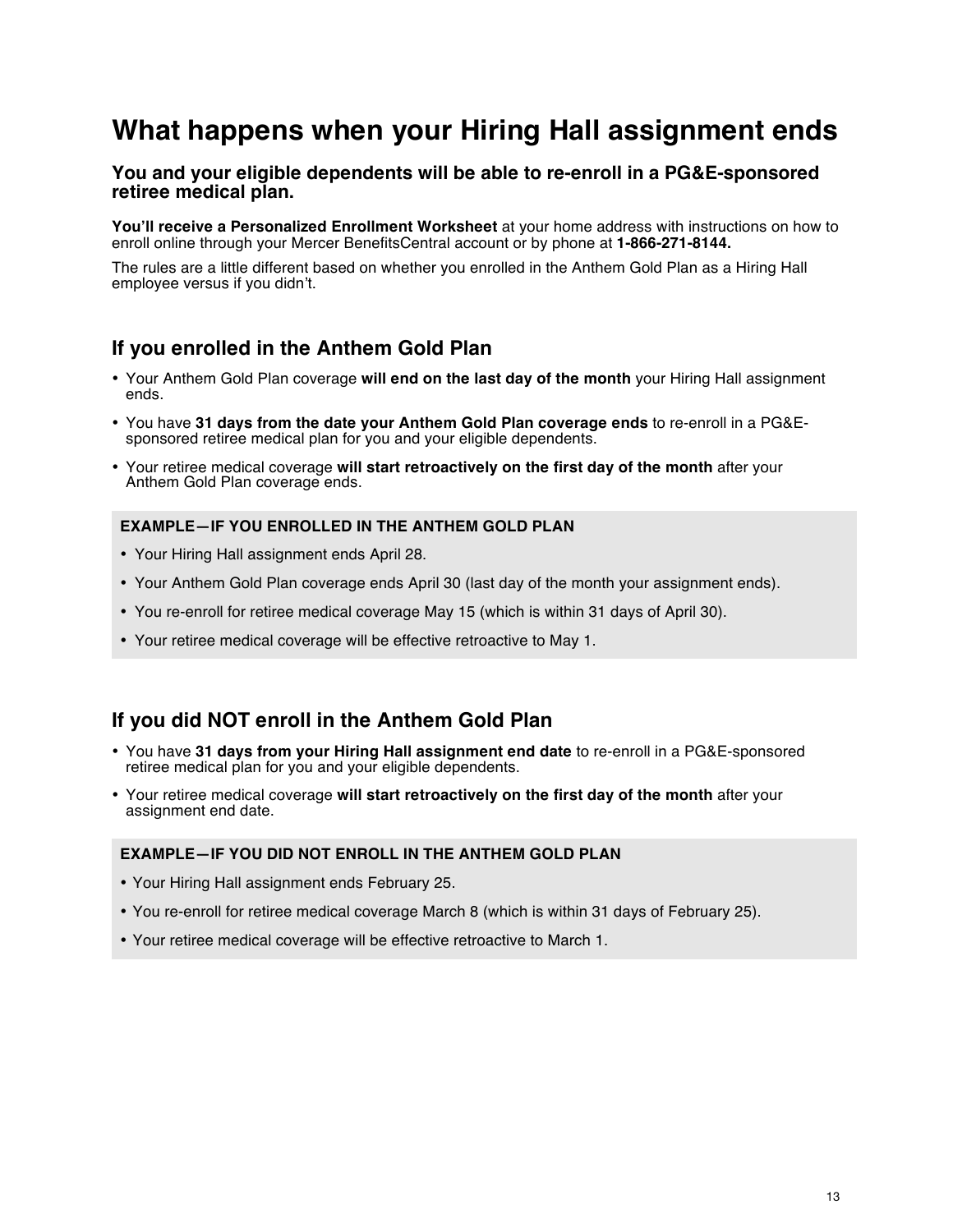# **Contact information**

| <b>MEDICAL</b>                                                                   | <b>CONTACT</b>                  | <b>GROUP</b><br><b>NUMBER</b> |
|----------------------------------------------------------------------------------|---------------------------------|-------------------------------|
| <b>Anthem Gold Plan</b>                                                          | 1-800-964-0530                  | PZG170157                     |
| Representatives are available Monday-Friday,<br>7 a.m.-8 p.m. Pacific time       | anthem.com/ca/pge               |                               |
| For chiropractic and acupuncture preauthorization<br>required after five visits: | 1-800-678-9133                  | N/A                           |
| <b>American Specialty Health Network (ASH)</b>                                   |                                 |                               |
| <b>PRESCRIPTION DRUG</b>                                                         |                                 |                               |
| Administered by Express Scripts                                                  | 1-800-718-6590                  | PGE0000                       |
| Representatives are available 24/7;<br>closed Thanksgiving and Christmas         | express-scripts.com             |                               |
| <b>MENTAL HEALTH &amp; SUBSTANCE ABUSE</b>                                       |                                 |                               |
| Administered by Beacon Health Options                                            | 1-800-562-3588                  | N/A                           |
| Representatives are available 24/7                                               | beaconhealthoptions.com         |                               |
| <b>OTHER BENEFITS</b>                                                            |                                 |                               |
| <b>COBRA</b>                                                                     | N/A<br>1-866-271-8144, option 5 |                               |
| To continue benefits after coverage ends                                         | https://mybenefits.conexis.com  |                               |
| Administered by Conexis, a WageWorks partner                                     |                                 |                               |
| Representatives are available<br>Monday-Friday, 5 a.m. - 5 p.m. Pacific time     |                                 |                               |

# **PG&E benefits information and references**

| Mercer BenefitsCentral <sup>SM</sup>                                                   |
|----------------------------------------------------------------------------------------|
| Log on to your account from <i>PG&amp;E@Work for Me</i> or at <b>mypgebenefits.com</b> |
| <b>PG&amp;E Benefits Service Center</b>                                                |
| For enrollment and benefit questions                                                   |
| Representatives are available Monday–Friday,<br>7:30 a.m. - 5 p.m. Pacific time        |
| 1-866-271-8144                                                                         |